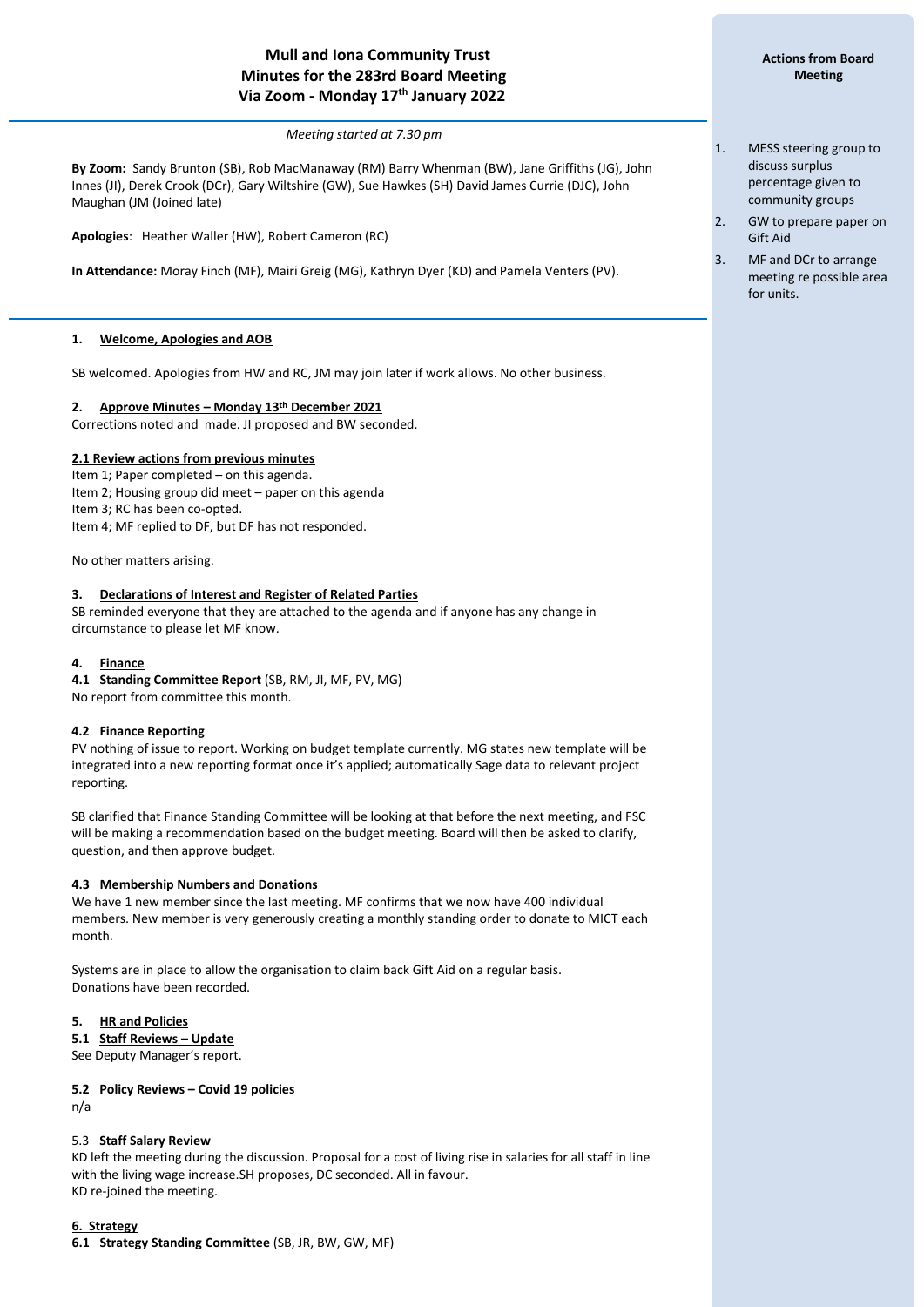GW suggests that the next step is to work back from the strategy to produce 1 & 3-year operational plans. Proposing discussions with MG and MF to determine future of this group.

It was agreed that this was no longer needed as a regular agenda item.

### **7.0 Special Items**

### **7.1 Recurring Actions List**

Since leaving the EU, the name has changed from state aid to public subsidy rules, but the definitions remain similar. As none of our grants distort trade between member states, it was agreed to remove item 23 from the recurring actions as it's no longer relevant.

JI: Item 2: Percentage of MESS surplus to community groups. This is reviewed annually and agreed by the MESS Steering group. To be added to the next MESS meeting agenda. DC added that additional publicity about the funds are required.

### **7.2 General Manager's Report**

Defib report rises ire/questions.

MF: insulation on the rest of the water pipe at Ulva Ferry as weather turns colder. Need another work party in the coming weeks to get protective cover on;. SB, JI, JG, DJC all interested, and MF will put a message out to UF group and tenants.

DCr asks about point 8. MF clarifies that this related to the funding for Car Park and Motorhome stances development.

Potential Ishriff Forest purchase. MF states high valuation and particulars made it untenable.

JM arrives.

MF: Community transportproject is currently running without a director on the steering group, needed for due diligence and board oversight when making decisions. . DJC is happy to be a part of the steering group.

Discussion re ferries - MF points out that issues are in the control of various groups, not just one, so we should support the Ferry Committee as much as we can, but there is not really a role for MICT in the decision-making processes. JM states that there is no representative of Mull on the Calmac Communities board which is detrimental. SB reiterates that this is not in our remit, but we can individually write to the Ferry Committee and to politicians with our concerns.

GW: number 10 – conscious of nursing care home should be part of a multi-option provision for health and social care on the island. As an organisation, we should not neglect this issue, and we need to address it in conversations. Number 17: Facilities management post- will it be included in time for the annual budget for next year? MF recognises that it needs to

be done soon. GW states there are a lot of options about how the positions could be funded.

#### **Deputy General Manager's Report**

Nonhebel Park, real success that should be highlighted in the press and could be replicated elsewhere. MG added, official opening with dignitaries and Nohebel family can hopefully take place soon.

MG highlights staffing changes with a member of staff leaving before the end of their contract period. Another member of staff taking medical leave for surgery. These absences will impact on other members of staff.

#### **7.3 Fundraising Officer's Report**

Sian is experiencing a continuing high level of success.

### **7.4 Due Diligence for Donations Policy**

Item has been completed and should not have been included in agenda.

### **7.5 Childcare Discussion**

MG summarised the report which was circulated prior to the meeting.

SH - due to the temporary nature of the trial, it is a self-perpetuating problem. Without a long-term, permanent plan, people will not commit. Funds are also an issue. Geography of Mull and Iona means that we need to have local solutions. We need to find a sustainable solution in each settlement area. Childminding is still the best, most local solution. It is local to each area, and it can create a more sustainable career. It will be vital to get the trial end surveys out to get the data to the Scottish Government; this will allow us to understand why people did not use the care offered through the trial. Survey will be sent in a digital format through the primary schools.

GW notes that from a Board member's perspective, childcare is such a huge issue that we need to continue to try finding an answer. Report shows that trial has reinforced what we already knew. Re need, MG reinforces that there is definite need, particulary for pre school age but that we have been focused on primary age care.. MG states that meeting last week with the Scottish Government was positive, and that the learning is valuable, even though the participating numbers are small.

#### **7.6 Approval for hosting a water fountain at An Roth**

JG proposes, RM seconds.

**7.7 Approval of application – A&B Supporting Communities Fund, Ranger Service**

. DCr proposed, JI seconded.

#### **7.8 Rural Housing Burden Proposal for approval (MF/SB/RC/JM/DC)**